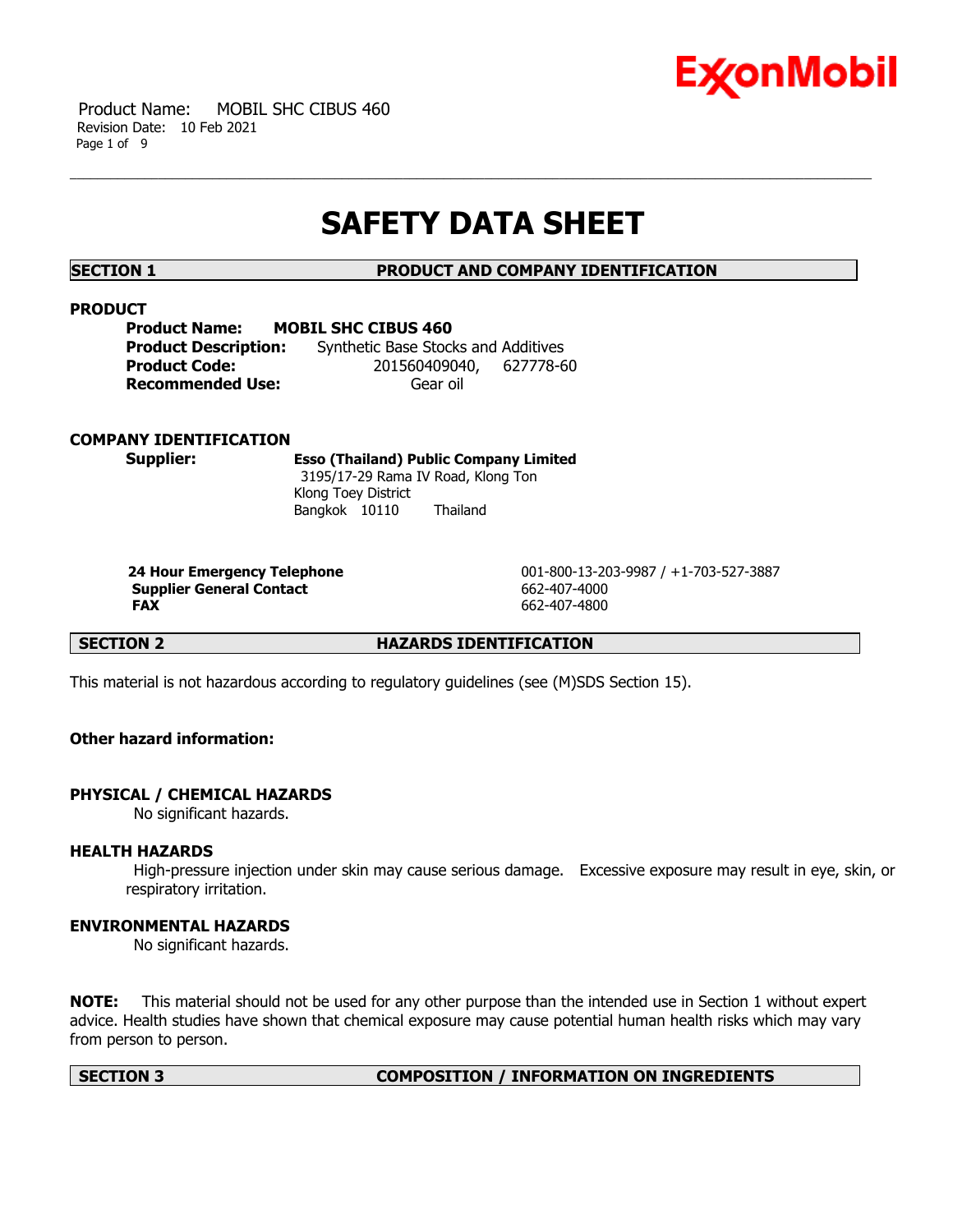

 Product Name: MOBIL SHC CIBUS 460 Revision Date: 10 Feb 2021 Page 2 of 9

This material is defined as a mixture.

### **No Hazardous Substance(s) or Complex Substance(s) required for disclosure.**

#### **SECTION 4 FIRST AID MEASURES**

### **INHALATION**

Remove from further exposure. For those providing assistance, avoid exposure to yourself or others. Use adequate respiratory protection. If respiratory irritation, dizziness, nausea, or unconsciousness occurs, seek immediate medical assistance. If breathing has stopped, assist ventilation with a mechanical device or use mouth-to-mouth resuscitation.

# **SKIN CONTACT**

Wash contact areas with soap and water. If product is injected into or under the skin, or into any part of the body, regardless of the appearance of the wound or its size, the individual should be evaluated immediately by a physician as a surgical emergency. Even though initial symptoms from high pressure injection may be minimal or absent, early surgical treatment within the first few hours may significantly reduce the ultimate extent of injury.

# **EYE CONTACT**

Flush thoroughly with water. If irritation occurs, get medical assistance.

# **INGESTION**

First aid is normally not required. Seek medical attention if discomfort occurs.

# **NOTE TO PHYSICIAN**

None

### **SECTION 5 FIRE FIGHTING MEASURES**

### **EXTINGUISHING MEDIA**

**Appropriate Extinguishing Media:** Use water fog, foam, dry chemical or carbon dioxide (CO2) to extinguish flames.

**Inappropriate Extinguishing Media:** Straight streams of water

### **FIRE FIGHTING**

**Fire Fighting Instructions:** Evacuate area. Prevent run-off from fire control or dilution from entering streams, sewers or drinking water supply. Fire-fighters should use standard protective equipment and in enclosed spaces, self-contained breathing apparatus (SCBA). Use water spray to cool fire exposed surfaces and to protect personnel.

**Hazardous Combustion Products:** Aldehydes, Incomplete combustion products, Oxides of carbon, Smoke, Fume, Sulphur oxides

# **FLAMMABILITY PROPERTIES**

**Flash Point [Method]:** >250°C (482°F) [ASTM D-92] **Flammable Limits (Approximate volume % in air):** LEL: 0.9 UEL: 7.0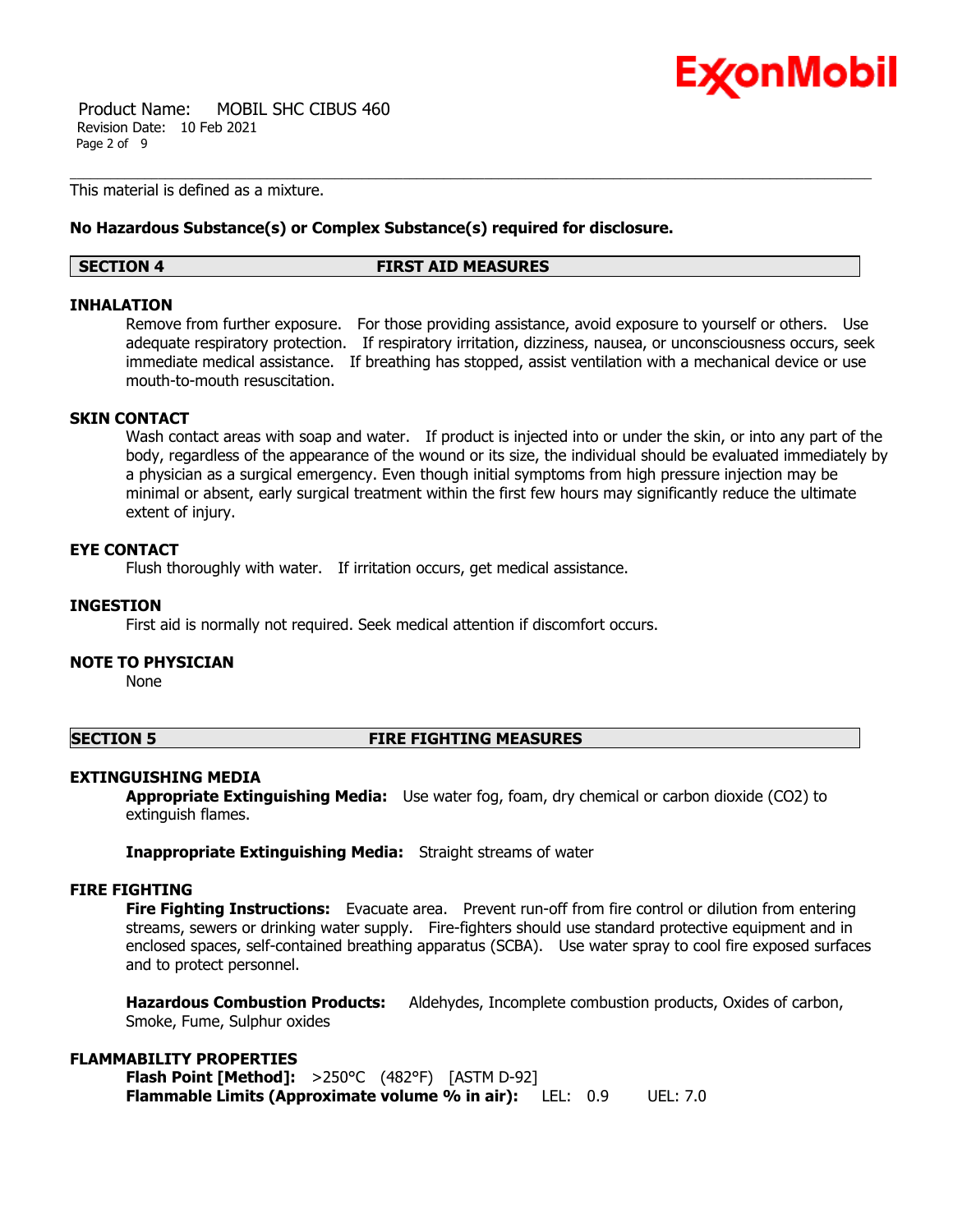

 Product Name: MOBIL SHC CIBUS 460 Revision Date: 10 Feb 2021 Page 3 of 9

### **Autoignition Temperature:** N/D

#### **SECTION 6 ACCIDENTAL RELEASE MEASURES**

# **NOTIFICATION PROCEDURES**

In the event of a spill or accidental release, notify relevant authorities in accordance with all applicable regulations.

#### **PROTECTIVE MEASURES**

Avoid contact with spilled material. See Section 5 for fire fighting information. See the Hazard Identification Section for Significant Hazards. See Section 4 for First Aid Advice. See Section 8 for advice on the minimum requirements for personal protective equipment. Additional protective measures may be necessary, depending on the specific circumstances and/or the expert judgment of the emergency responders.

#### **SPILL MANAGEMENT**

Land Spill: Stop leak if you can do so without risk. Recover by pumping or with suitable absorbent.

**Water Spill:** Stop leak if you can do so without risk. Confine the spill immediately with booms. Warn other shipping. Remove from the surface by skimming or with suitable absorbents. Seek the advice of a specialist before using dispersants.

Water spill and land spill recommendations are based on the most likely spill scenario for this material; however, geographic conditions, wind, temperature, (and in the case of a water spill) wave and current direction and speed may greatly influence the appropriate action to be taken. For this reason, local experts should be consulted. Note: Local regulations may prescribe or limit action to be taken.

#### **ENVIRONMENTAL PRECAUTIONS**

Large Spills: Dyke far ahead of liquid spill for later recovery and disposal. Prevent entry into waterways, sewers, basements or confined areas.

# **SECTION 7 HANDLING AND STORAGE**

#### **HANDI TNG**

 Prevent small spills and leakage to avoid slip hazard. Material can accumulate static charges which may cause an electrical spark (ignition source). When the material is handled in bulk, an electrical spark could ignite any flammable vapors from liquids or residues that may be present (e.g., during switch-loading operations). Use proper bonding and/or earthing procedures. However, bonding and earthing may not eliminate the hazard from static accumulation. Consult local applicable standards for guidance. Additional references include American Petroleum Institute 2003 (Protection Against Ignitions Arising out of Static, Lightning and Stray Currents) or National Fire Protection Agency 77 (Recommended Practice on Static Electricity) or CENELEC CLC/TR 50404 (Electrostatics - Code of practice for the avoidance of hazards due to static electricity).

**Static Accumulator:** This material is a static accumulator.

#### **STORAGE**

The type of container used to store the material may affect static accumulation and dissipation. Do not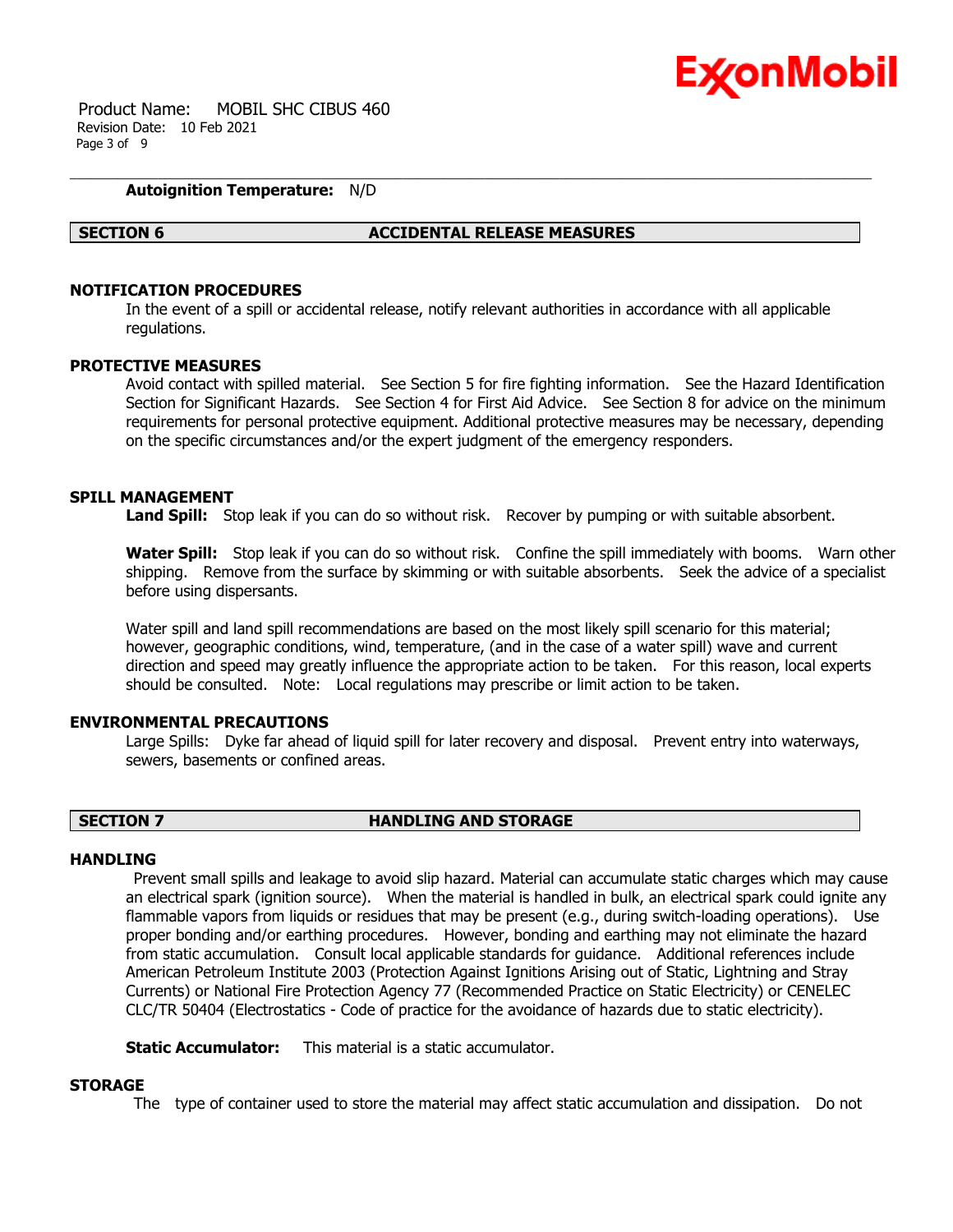

 Product Name: MOBIL SHC CIBUS 460 Revision Date: 10 Feb 2021 Page 4 of 9

store in open or unlabelled containers.

# **SECTION 8 EXPOSURE CONTROLS / PERSONAL PROTECTION**

**Exposure limits/standards for materials that can be formed when handling this product:** When mists/aerosols can occur the following is recommended:  $5 \text{ mg/m}^3$  - ACGIH TLV (inhalable fraction).

NOTE: Limits/standards shown for guidance only. Follow applicable regulations.

# **ENGINEERING CONTROLS**

The level of protection and types of controls necessary will vary depending upon potential exposure conditions. Control measures to consider:

No special requirements under ordinary conditions of use and with adequate ventilation.

### **PERSONAL PROTECTION**

Personal protective equipment selections vary based on potential exposure conditions such as applications, handling practices, concentration and ventilation. Information on the selection of protective equipment for use with this material, as provided below, is based upon intended, normal usage.

**Respiratory Protection:** If engineering controls do not maintain airborne contaminant concentrations at a level which is adequate to protect worker health, an approved respirator may be appropriate. Respirator selection, use, and maintenance must be in accordance with regulatory requirements, if applicable. Types of respirators to be considered for this material include:

No special requirements under ordinary conditions of use and with adequate ventilation. Particulate

For high airborne concentrations, use an approved supplied-air respirator, operated in positive pressure mode. Supplied air respirators with an escape bottle may be appropriate when oxygen levels are inadequate, gas/vapour warning properties are poor, or if air purifying filter capacity/rating may be exceeded.

**Hand Protection:** Any specific glove information provided is based on published literature and glove manufacturer data. Glove suitability and breakthrough time will differ depending on the specific use conditions. Contact the glove manufacturer for specific advice on glove selection and breakthrough times for your use conditions. Inspect and replace worn or damaged gloves. The types of gloves to be considered for this material include:

No protection is ordinarily required under normal conditions of use. Nitrile,Viton

**Eye Protection:** If contact is likely, safety glasses with side shields are recommended.

**Skin and Body Protection:** Any specific clothing information provided is based on published literature or manufacturer data. The types of clothing to be considered for this material include:

 No skin protection is ordinarily required under normal conditions of use. In accordance with good industrial hygiene practices, precautions should be taken to avoid skin contact.

**Specific Hygiene Measures:** Always observe good personal hygiene measures, such as washing after handling the material and before eating, drinking, and/or smoking. Routinely wash work clothing and protective equipment to remove contaminants. Discard contaminated clothing and footwear that cannot be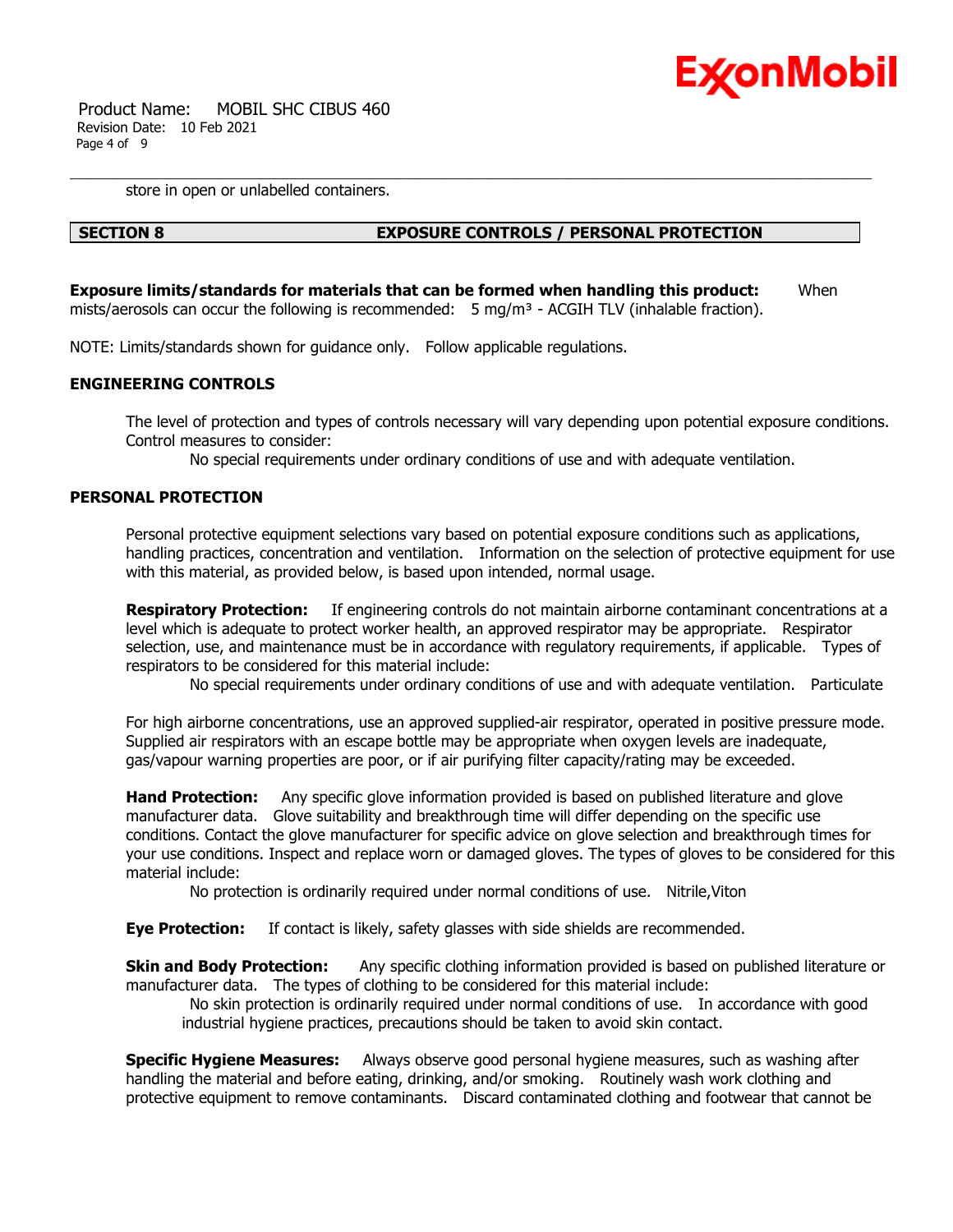

 Product Name: MOBIL SHC CIBUS 460 Revision Date: 10 Feb 2021 Page 5 of 9

cleaned. Practice good housekeeping.

#### **ENVIRONMENTAL CONTROLS**

 Comply with applicable environmental regulations limiting discharge to air, water and soil. Protect the environment by applying appropriate control measures to prevent or limit emissions.

#### **SECTION 9 PHYSICAL AND CHEMICAL PROPERTIES**

**Note: Physical and chemical properties are provided for safety, health and environmental considerations only and may not fully represent product specifications. Contact the Supplier for additional information.**

#### **GENERAL INFORMATION**

**Physical State:** Liquid **Colour:** Pale Yellow **Odour:** Characteristic **Odour Threshold:** N/D

**IMPORTANT HEALTH, SAFETY, AND ENVIRONMENTAL INFORMATION**

**Relative Density (at 15 °C):** 0.85 [ASTM D4052] **Flammability (Solid, Gas):** N/A **Flash Point [Method]:** >250°C (482°F) [ASTM D-92] **Flammable Limits (Approximate volume % in air):** LEL: 0.9 UEL: 7.0 **Autoignition Temperature:** N/D **Boiling Point / Range:** > 316°C (601°F) [Estimated] **Decomposition Temperature:** N/D **Vapour Density (Air = 1):** > 2 at 101 kPa [Estimated] **Vapour Pressure:** < 0.013 kPa (0.1 mm Hg) at 20 °C [Estimated] **Evaporation Rate (n-butyl acetate = 1):** N/D **pH:** N/A **Log Pow (n-Octanol/Water Partition Coefficient):** > 3.5 [Estimated] **Solubility in Water:** Negligible **Viscosity:** 460 cSt (460 mm2/sec) at 40ºC | 43.55 cSt (43.55 mm2/sec) at 100°C [ASTM D 445] **Oxidizing Properties:** See Hazards Identification Section.

#### **OTHER INFORMATION**

**Freezing Point:** N/D **Melting Point:** N/A **Pour Point:** -30°C (-22°F) [ASTM D97]

# **SECTION 10 STABILITY AND REACTIVITY**

**STABILITY:** Material is stable under normal conditions.

**CONDITIONS TO AVOID:** Excessive heat. High energy sources of ignition.

**MATERIALS TO AVOID:** Strong oxidisers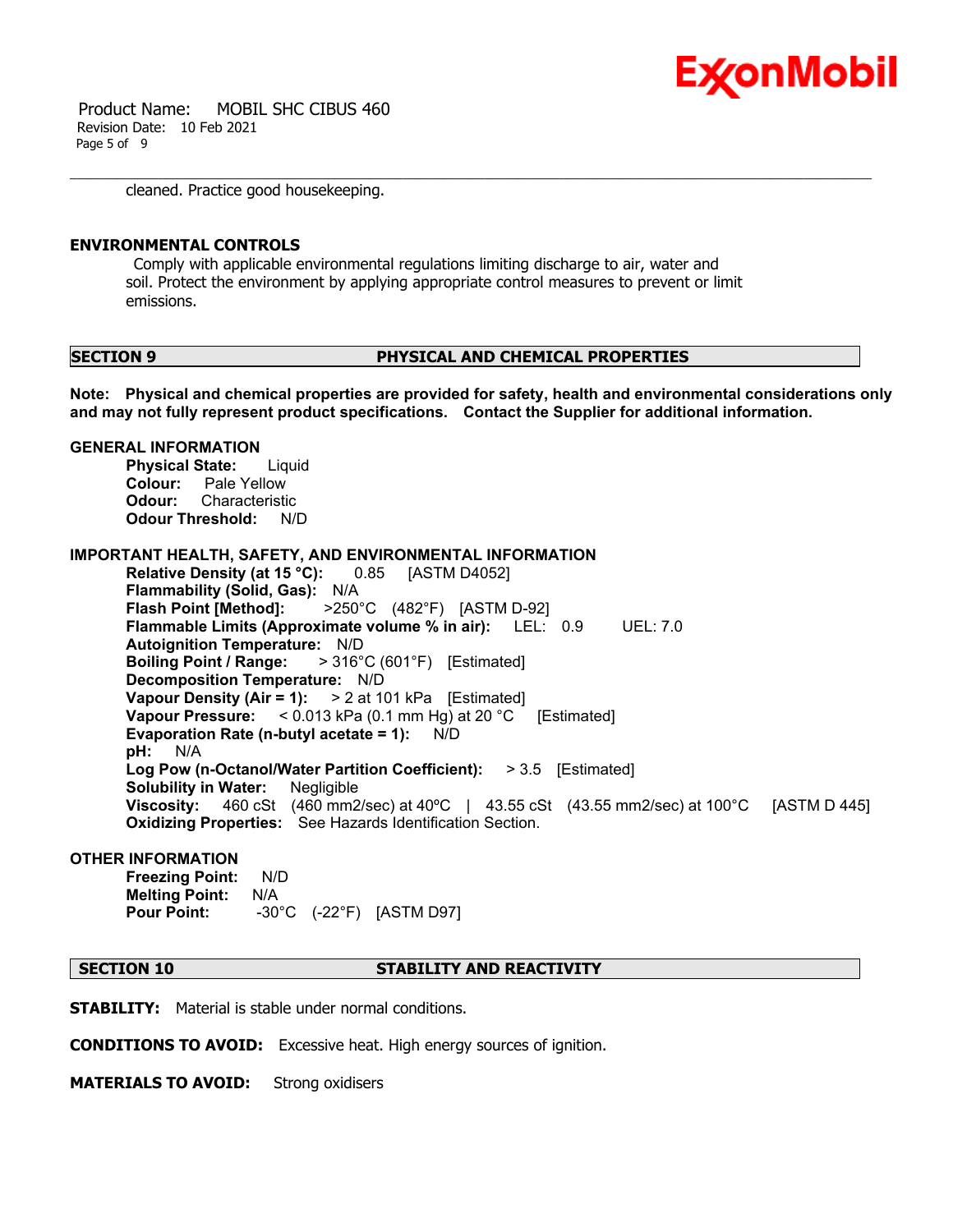

 Product Name: MOBIL SHC CIBUS 460 Revision Date: 10 Feb 2021 Page 6 of 9

# **HAZARDOUS DECOMPOSITION PRODUCTS:** Material does not decompose at ambient temperatures.

**POSSIBILITY OF HAZARDOUS REACTIONS:** Hazardous polymerization will not occur.

# **SECTION 11 TOXICOLOGICAL INFORMATION**

### **ACUTE TOXICITY**

| <b>Route of Exposure</b>                       | <b>Conclusion / Remarks</b>                                                                      |
|------------------------------------------------|--------------------------------------------------------------------------------------------------|
| Inhalation                                     |                                                                                                  |
| Toxicity: No end point data for material.      | Minimally Toxic. Based on assessment of the components.                                          |
| Irritation: No end point data for<br>material. | Negligible hazard at ambient/normal handling temperatures.                                       |
|                                                |                                                                                                  |
| <b>Ingestion</b>                               |                                                                                                  |
| Toxicity: No end point data for material.      | Minimally Toxic. Based on assessment of the components.                                          |
|                                                |                                                                                                  |
| <b>Skin</b>                                    |                                                                                                  |
| Toxicity: No end point data for material.      | Minimally Toxic. Based on assessment of the components.                                          |
| Irritation: No end point data for<br>material. | Negligible irritation to skin at ambient temperatures. Based on<br>assessment of the components. |
|                                                |                                                                                                  |
| <b>Eye</b>                                     |                                                                                                  |
| Irritation: No end point data for<br>material. | May cause mild, short-lasting discomfort to eyes. Based on<br>assessment of the components.      |

### **OTHER HEALTH EFFECTS FROM SHORT AND LONG TERM EXPOSURE**

Anticipated health effects from sub-chronic, chronic, respiratory or skin sensitization, mutagenicity, reproductive toxicity, carcinogenicity, target organ toxicity (single exposure or repeated exposure), aspiration toxicity and other effects based on human experience and/or experimental data.

### **For the product itself:**

 Repeated and/or prolonged exposure may cause irritation to the skin, eyes, or respiratory tract. **Contains:**

Synthetic base oils: Not expected to cause significant health effects under conditions of normal use, based on laboratory studies with the same or similar materials. Not mutagenic or genotoxic. Not sensitising in test animals and humans.

# **IARC Classification: The following ingredients are cited on the lists below:** None.

--REGULATORY LISTS SEARCHED--  $1 = \text{IARC } 1$   $2 = \text{IARC } 2\text{A}$   $3 = \text{IARC } 2\text{B}$ 

**SECTION 12 ECOLOGICAL INFORMATION**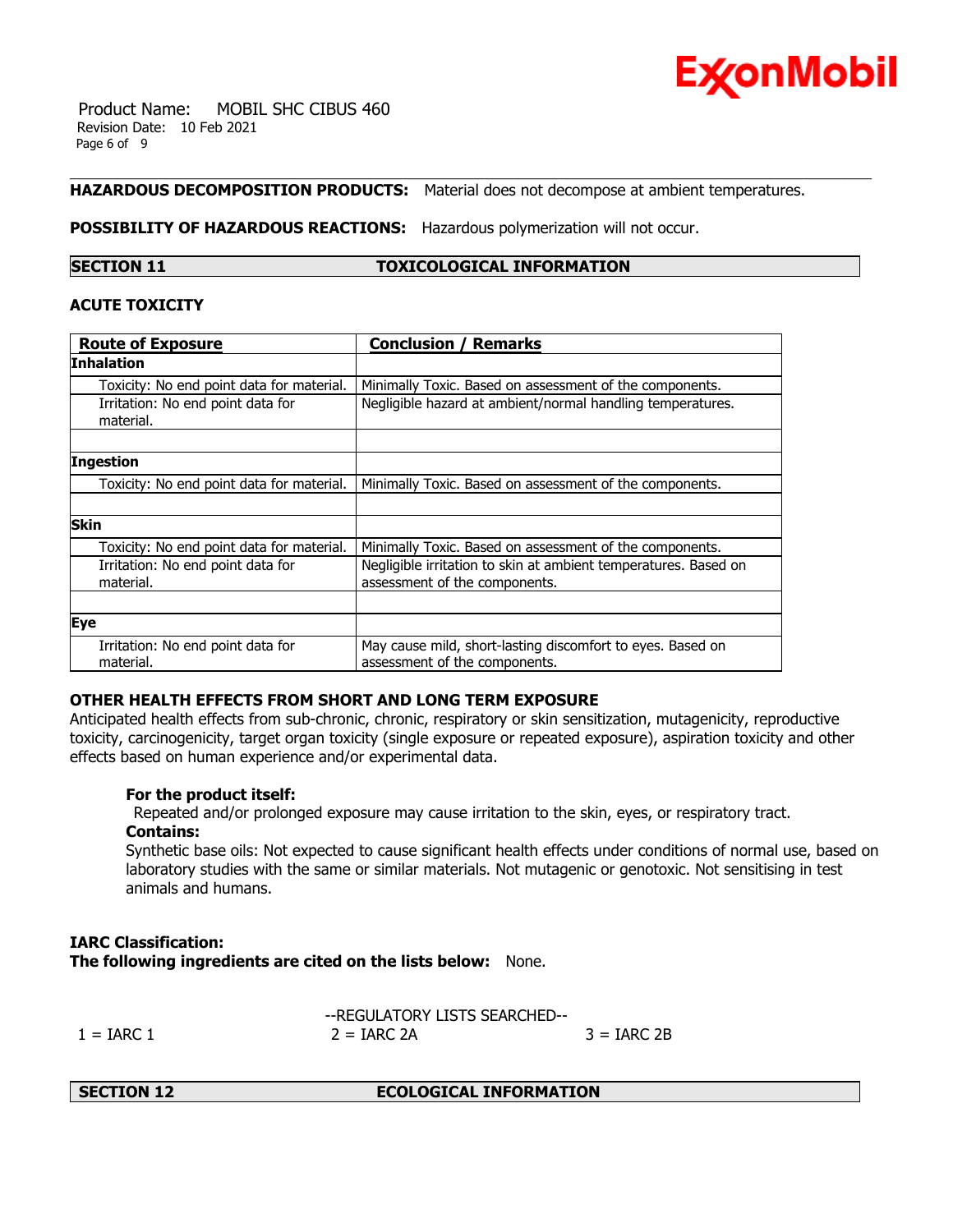

The information given is based on data for the material, components of the material, or for similar materials, through the application of bridging principals.

#### **ECOTOXICITY**

Material -- Not expected to be harmful to aquatic organisms.

#### **MOBILITY**

 Base oil component -- Low solubility and floats and is expected to migrate from water to the land. Expected to partition to sediment and wastewater solids.

# **SECTION 13 DISPOSAL CONSIDERATIONS**

Disposal recommendations based on material as supplied. Disposal must be in accordance with current applicable laws and regulations, and material characteristics at time of disposal.

### **DISPOSAL RECOMMENDATIONS**

 Product is suitable for burning in an enclosed controlled burner for fuel value or disposal by supervised incineration at very high temperatures to prevent formation of undesirable combustion products. Protect the environment. Dispose of used oil at designated sites. Minimize skin contact. Do not mix used oils with solvents, brake fluids or coolants.

**Empty Container Warning** Empty Container Warning (where applicable): Empty containers may contain residue and can be dangerous. Do not attempt to refill or clean containers without proper instructions. Empty drums should be completely drained and safely stored until appropriately reconditioned or disposed. Empty containers should be taken for recycling, recovery, or disposal through suitably qualified or licensed contractor and in accordance with governmental regulations. DO NOT PRESSURISE, CUT, WELD, BRAZE, SOLDER, DRILL, GRIND, OR EXPOSE SUCH CONTAINERS TO HEAT, FLAME, SPARKS, STATIC ELECTRICITY, OR OTHER SOURCES OF IGNITION. THEY MAY EXPLODE AND CAUSE INJURY OR DEATH.

#### **SECTION 14 TRANSPORT INFORMATION**

**LAND** : Not Regulated for Land Transport

**SEA (IMDG):** Not Regulated for Sea Transport according to IMDG-Code

**Marine Pollutant:** No

### **AIR (IATA):** Not Regulated for Air Transport

#### **SECTION 15 REGULATORY INFORMATION**

This material is not considered hazardous according to the classification criteria of the Hazard Classification and Communication System for Hazardous Materials BE 2555.

# **REGULATORY STATUS AND APPLICABLE LAWS AND REGULATIONS**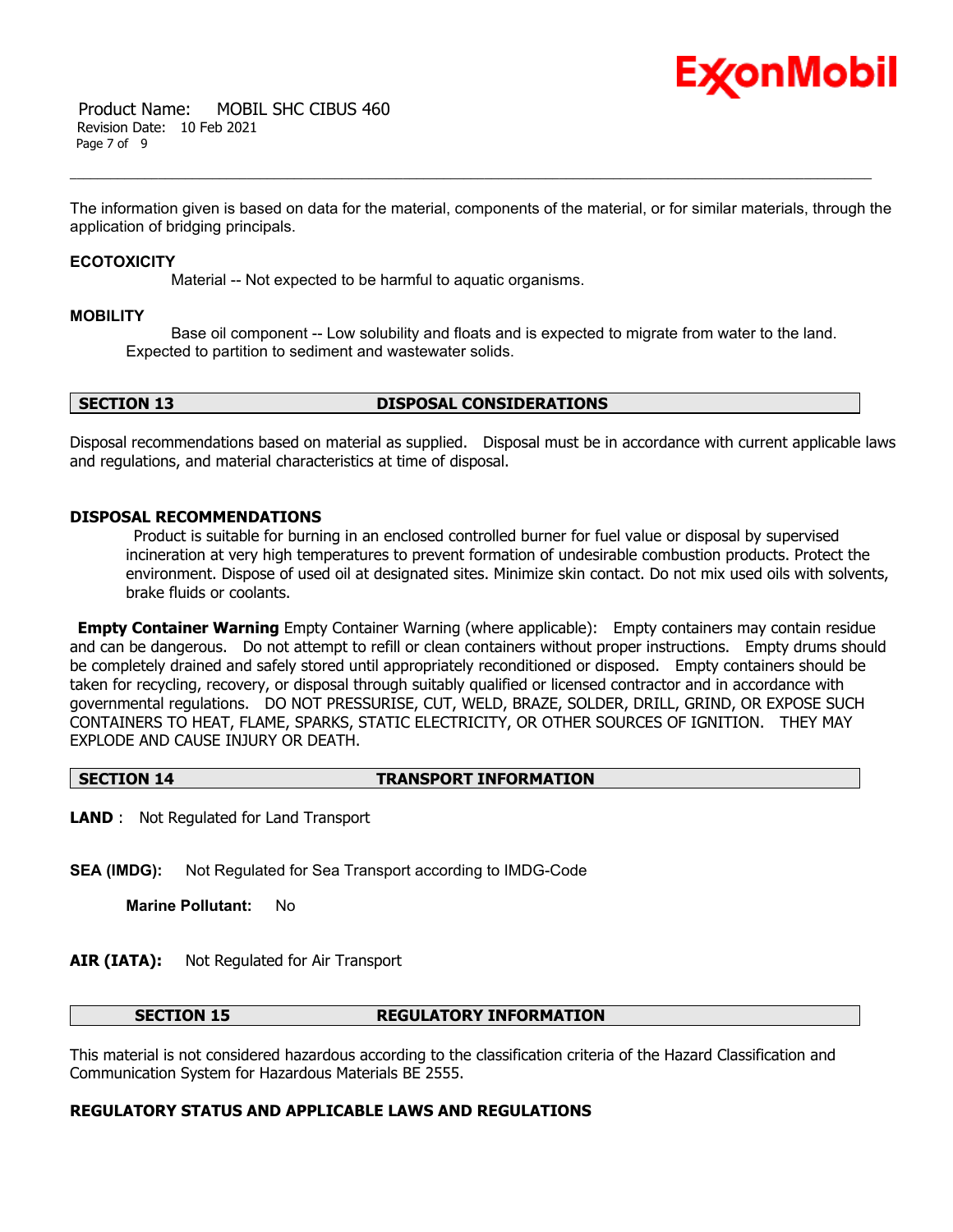

 Product Name: MOBIL SHC CIBUS 460 Revision Date: 10 Feb 2021 Page 8 of 9

### **Hazardous Substance Act BE2535:** Not Regulated

### **Listed or exempt from listing/notification on the following chemical inventories (May contain substance(s) subject to notification to the EPA Active TSCA inventory prior to import to USA):** AIIC, DSL, ENCS, IECSC, KECI, TCSI, TSCA

 **Special Cases:**

| <b>Inventory</b> | <b>Status</b>          |
|------------------|------------------------|
| <b>PICCS</b>     | . .<br>-<br>Applv<br>. |

### **SECTION 16 OTHER INFORMATION**

# **N/D = Not determined, N/A = Not applicable**

# **THIS SAFETY DATA SHEET CONTAINS THE FOLLOWING REVISIONS:**

Composition: Component Table information was deleted.

Composition: Concentration Footnote information was deleted.

Composition: No components information was modified.

Section 09: Pour Point <sup>o</sup>C(°F) information was modified.

Section 09: Relative Density information was modified.

Section 09: Vapour Pressure information was added.

Section 11: Chronic Tox - Component information was deleted.

Section 11: Chronic Tox - Component information was modified.

Section 15: National Chemical Inventory Listing information was modified.

Section 15: Special Cases Table information was modified.

Section 16: HCode Key information was deleted.

-----

 The information and recommendations contained herein are, to the best of ExxonMobil's knowledge and belief, accurate and reliable as of the date issued. You can contact ExxonMobil to insure that this document is the most current available from ExxonMobil. The information and recommendations are offered for the user's consideration and examination. It is the user's responsibility to satisfy itself that the product is suitable for the intended use. If buyer repackages this product, it is the user's responsibility to insure proper health, safety and other necessary information is included with and/or on the container. Appropriate warnings and safe-handling procedures should be provided to handlers and users. Alteration of this document is strictly prohibited. Except to the extent required by law, republication or retransmission of this document, in whole or in part, is not permitted. The term, "ExxonMobil" is used for convenience, and may include any one or more of ExxonMobil Chemical Company, Exxon Mobil Corporation, or any affiliates in which they directly or indirectly hold any interest.

------------------------------------------------------------------------------------------------------------------------------------------------

------------------------------------------------------------------------------------------------------------------------------------------------

DGN: 7093332XTH (1016034)